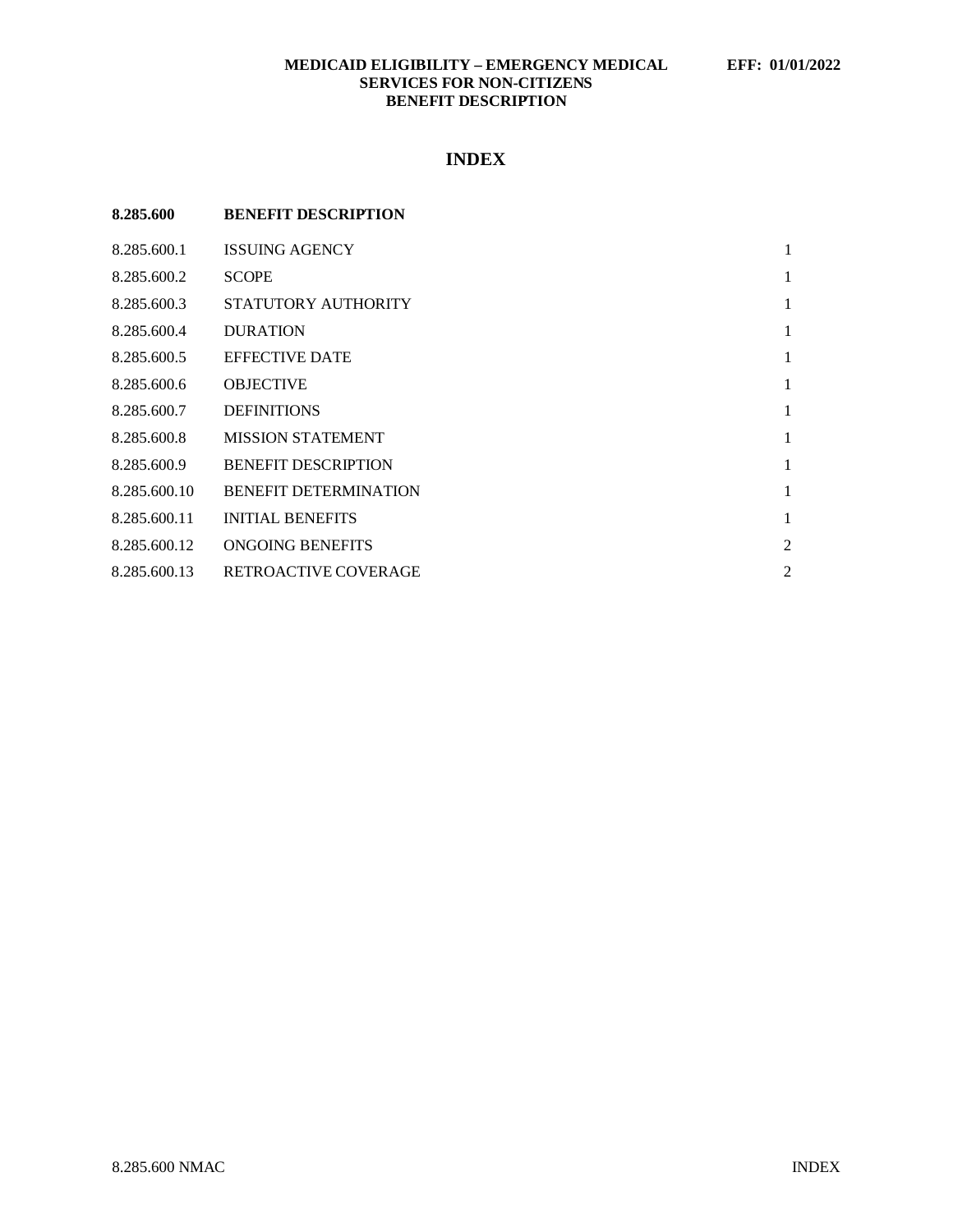#### **MEDICAID ELIGIBILITY – EMERGENCY MEDICAL EFF: 01/01/2022 SERVICES FOR NON-CITIZENS BENEFIT DESCRIPTION**

**TITLE 8 SOCIAL SERVICES**

### **CHAPTER 285 MEDICAID ELIGIBILITY - EMERGENCY MEDICAL SERVICES FOR NON-CITIZENS PART 600 BENEFIT DESCRIPTION**

<span id="page-1-0"></span>**8.285.600.1 ISSUING AGENCY:** New Mexico Human Services Department. [2/1/1995; 8.285.600.1 NMAC - Rn, 8 NMAC 4.ESA.000.1, 12/1/2008]

<span id="page-1-1"></span>**8.285.600.2 SCOPE:** The rule applies to the general public. [2/1/1995; 8.285.600.2 NMAC - Rn, 8 NMAC 4.ESA.000.2, 12/1/2008]

<span id="page-1-2"></span>**8.285.600.3 STATUTORY AUTHORITY:** The New Mexico medicaid program is administered pursuant to regulations promulgated by the federal department of health and human services under Title XIX of the Social Security Act, as amended and by the state human services department pursuant to state statute. See Section 27-2-12 et seq. NMSA 1978 (Repl. Pamp. 1991).

[2/1/1995; 8.285.600.3 NMAC - Rn, 8 NMAC 4.ESA.000.3, 12/1/2008]

<span id="page-1-3"></span>**8.285.600.4 DURATION:** Permanent.

[2/1/1995; 8.285.600.4 NMAC - Rn, 8 NMAC 4.ESA.000.4, 12/1/2008]

<span id="page-1-4"></span>**8.285.600.5 EFFECTIVE DATE:** February 1, 1995, unless a later date is cited at the end of a section. [2/1/1995; 8.285.600.5 NMAC - Rn, 8 NMAC 4.ESA.000.5 & A, 12/1/2008]

<span id="page-1-5"></span>**8.285.600.6 OBJECTIVE:** The objective of these regulations is to provide eligibility policy and procedures for the medicaid program.

[2/1/1995; 8.285.600.6 NMAC - Rn, 8 NMAC 4.ESA.000.6, 12/1/2008]

## <span id="page-1-6"></span>**8.285.600.7 DEFINITIONS:** [**RESERVED**]

<span id="page-1-7"></span>**8.285.600.8 MISSION STATEMENT:** To transform lives. Working with our partners, we design and deliver innovative, high quality health and human services that improve the security and promote independence for New Mexicans in their communities. [8.285.600.8 NMAC - A, 5/1/2020]

<span id="page-1-8"></span>**8.285.600.9 BENEFIT DESCRIPTION:** An applicant/recipient who is eligible for medicaid under this category is eligible for emergency services coverage only for the duration of the emergency. [2/1/1995; 8.285.600.9 NMAC - Rn, 8 NMAC 4.ESA.600 & A, 12/1/2008]

## <span id="page-1-9"></span>**8.285.600.10 BENEFIT DETERMINATION:**

**A.** Subsequent to the receipt of emergency services, an applicant must apply through the local county income support division (ISD) office. The application must be filed at the ISD office no later than the last day of the third month following the month the presumed emergency services were received.

**B. Documentation requirements:** The applicant must bring a completed emergency medical services for non-citizens (EMSNC) referral for eligibility determination form (MAD 308) to the ISD office for the financial eligibility determination. The emergency services provider must complete the referral form.<br> **C.** Financial documents: The applicant must provide all necessary documentation to in

**Financial documents:** The applicant must provide all necessary documentation to prove that they meet all financial and non-financial eligibility standards. Medical providers cannot submit eligibility applications on behalf of the applicant. The applicant is financially responsible for any services not covered by medicaid. A completed and signed application form must be submitted for each request for EMSNC. [2/1/1995; 4/30/1998; 8.285.600.10 NMAC - Rn, 8 NMAC 4.ESA.620 & A, 12/1/2008; A, 5/1/2020; A, 1/1/2022]

<span id="page-1-10"></span>**8.285.600.11 INITIAL BENEFITS:** Applications for medicaid must be acted on within 45 days of the date of application.

**A.** If an applicant is eligible for medicaid, the individual is sent a notice of case action (NOCA) form. The approval of financial eligibility is not a guarantee that medicaid will pay for the services. The NOCA form also serves as notice of case closure, since medicaid covers only emergency services received during the specified term